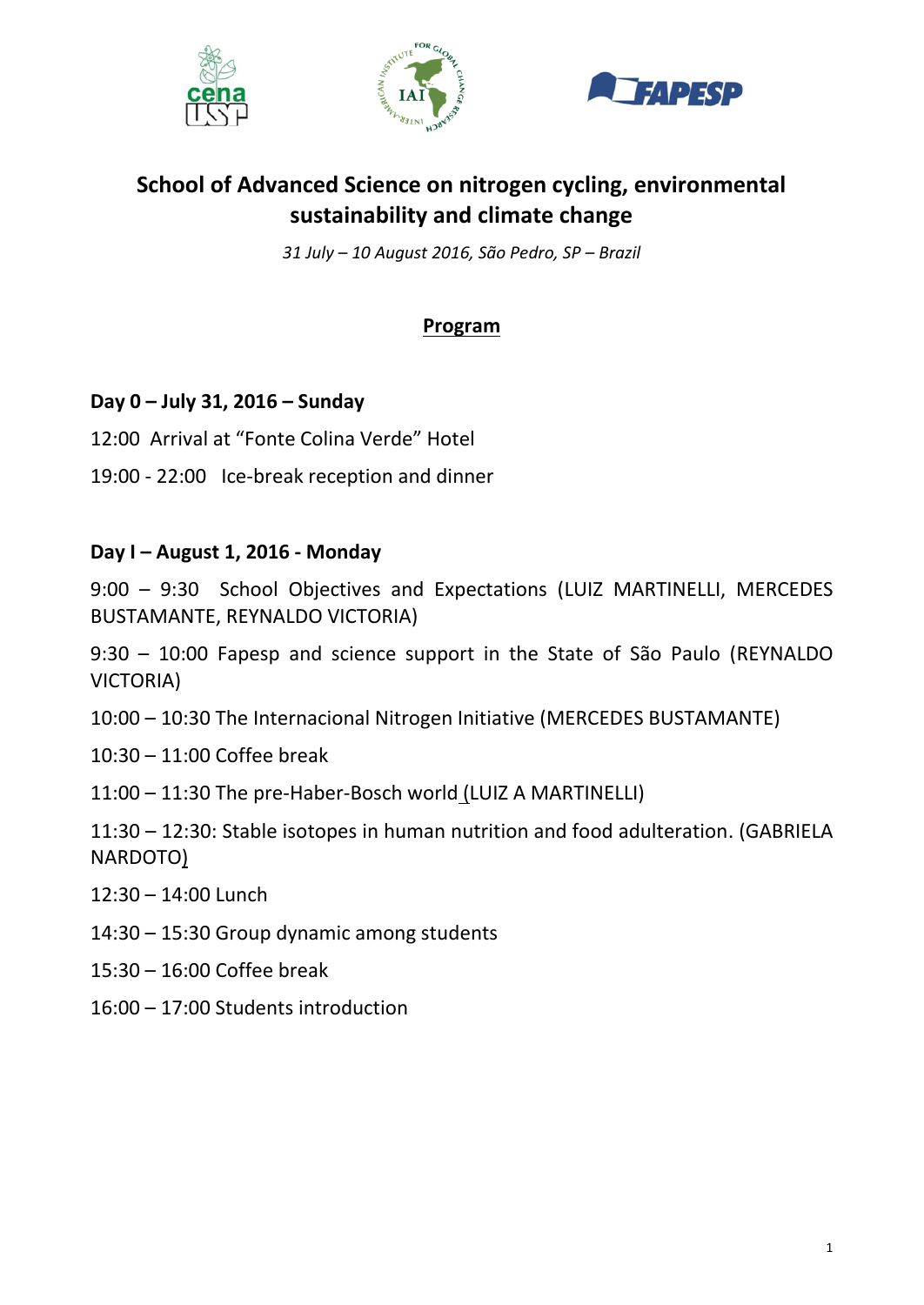





# **Day II – August 2, 2016, Tuesday**

9:00 – 10:00 Emissions of green house gases with emphasis in N gases in agriculture systems (TIBSAY PEREZ)

- 10:00 11:00: The use of nitrogen and biodiversity (MERCEDES BUSTAMANTE)
- 11:00– 11:30: Coffee break
- 11:30 12:30: Stable isotopes in ecosystem ecology (GABRIELA NARDOTO)
- 12:30 14:00: Lunch
- 14:00 16:00: Reading section
- 16:30 16:300: Coffee break
- 16:30 17:30: Group discussions about morning classes
- 17:30 18:00: Group presentations

## **Day III: August 3, 2016, Wednesday**

Morning: STUDENTS POSTERS PRESENTATION

Afternoon: STUDENTS ORAL PRESENTATION

#### **Day IV: August 4, 2016, Thursday**

9:00 – 10:00: The nitrogen footprint (JAN WILLEN ERISMAN)

10:00 – 11:00: Past, present and future of the global N cycle: from 1960 to 2050 (LUIS LASSALETTA)

11:00 – 11:30: Coffe break

11:30 – 12:30: Agriculture systems that combines the use of mineral and organic nitrogen (HOLM TIESSEN)

- 12:30 14:00: Lunch
- 14:00 16:00: Reading section
- 16:00 16:30: Coffee break
- 16:30 17:30: Group discussions about morning classes
- 17:30 18:00: Group presentations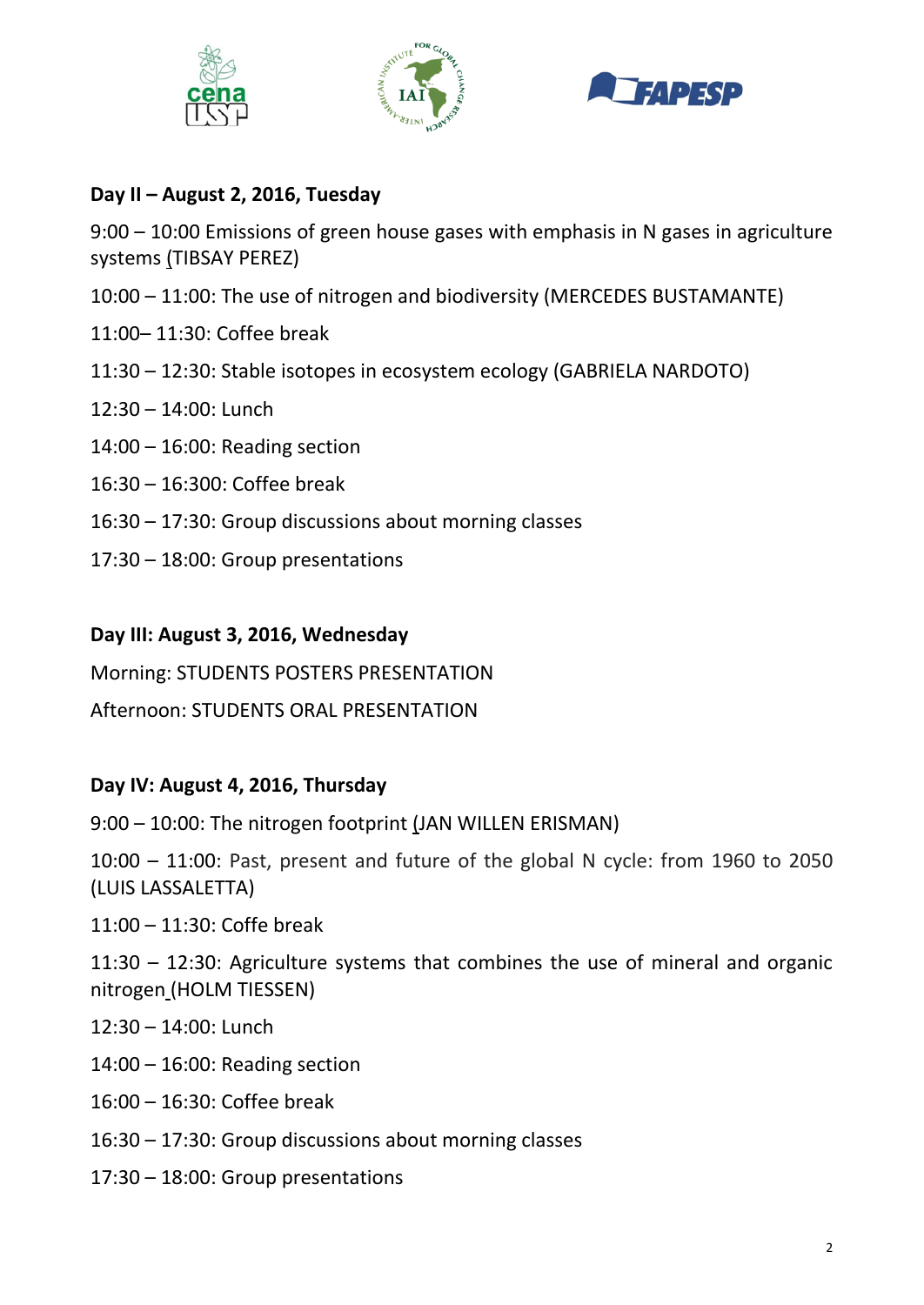





# **Day V: August 5, 2016, Friday**

9:00 – 10:00: The biogeochemical cycles and human interferences (STEPHEN PORDER)

- 10:00 11:00: To be announced (JEAN PIERRE OMETTO)
- 11:00 11:30: Coffee break

11:30 – 12:30: The use of nitrogen and consequences on aquatic systems (JOSÉ ATTAYDE)

- 12:30 14:00: Lunch
- 14:00 16:00: Reading section
- 16:00 16:30: Coffee break
- 16:30 17:30: Group discussions about morning classes
- 17:30 18:00: Group presentations

#### **Day VI: August 6, 2016, Saturday**

- 10:00 11:00: Atmospheric N deposition (TIBSAY PEREZ)
- 11:00 11:30: Coffee break
- 11:30 13:00: Reading section
- 13:00 14:00: Lunch
- 14:00 16:00: Group discussions about morning classes

**Day VII: August 7, 2016, Sunday - FREE**